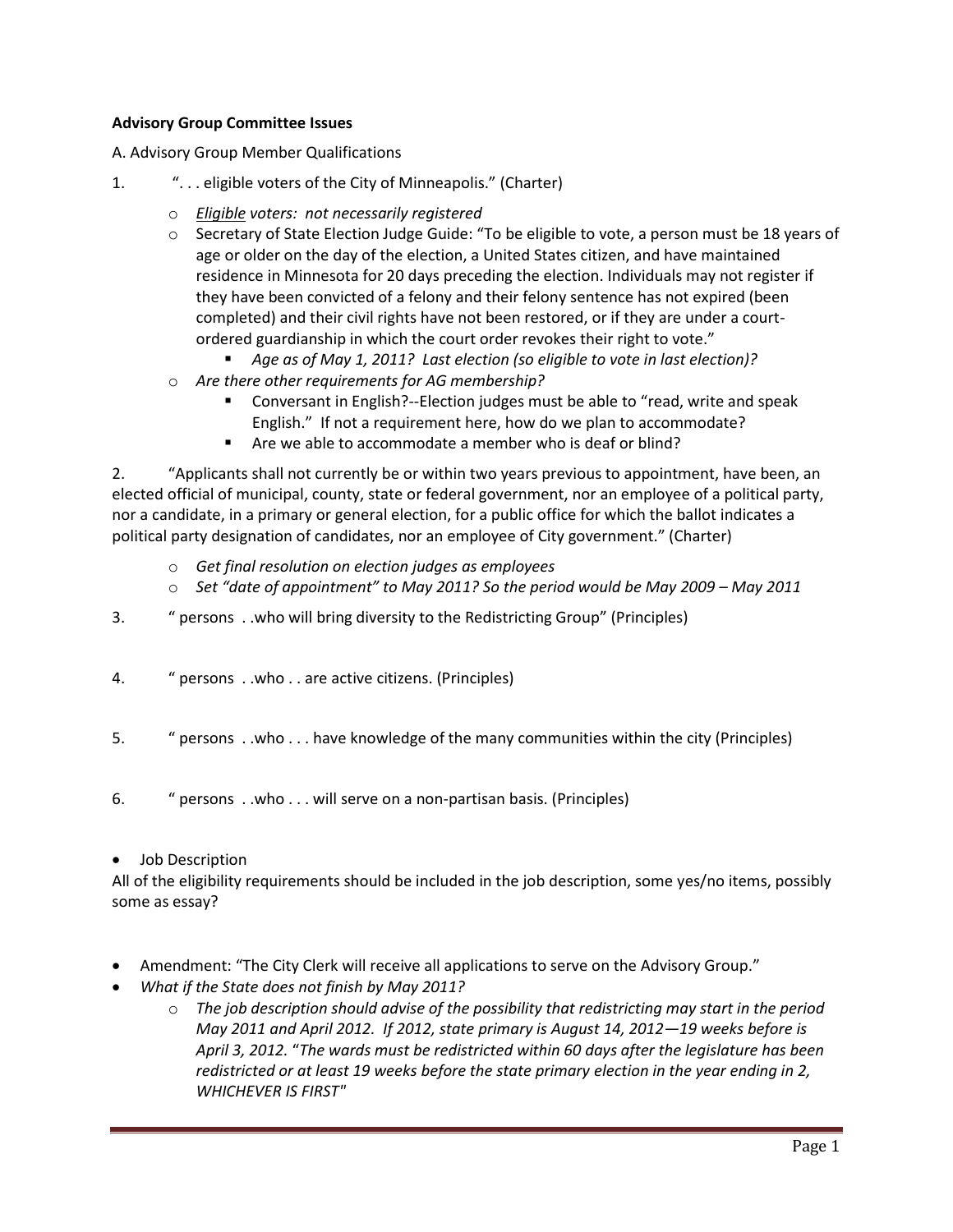• *Replacing members of the Advisory Group*: avoid re-opening the process; rank order candidates #10-#18 and use to replace any members who withdraw.

## **II. Principles to follow by the Charter Commission in Choosing Members of the Advisory Group**

A. The appointment process for members of the Advisory Group to work with the Charter Commission to redistrict the Minneapolis Wards and Park Districts will begin in early 2011.

*Could this be earlier, in December 2010?*

B. Prior to the appointment process, the Charter Commission or a committee of Commissioners will write a proposed job description and an application form which persons interested in serving on the Advisory Group will be asked to complete. This is an open process and all information on the application form will be public information.

*Use the principles in III below to develop the job description. From II: The Charter Commission will be looking for persons to serve on the Advisory Committee who will bring diversity to the Redistricting Group, are active citizens, have knowledge of the many communities within the city, and will serve on a non-partisan basis.*

*Finalize strategy to solicit input for public meeting and to distribute final job description and application.*

*Meet December – January 2011. All meetings must be posted on the Charter Commission website, open to the public in an accessible location with materials for the public.*

C. The Charter Commission or a committee of Commissioners will hold a citywide meeting with the citizens to discuss the proposed job description and the application form for prospective members of the Advisory Group.

*Determine if we can provide services for deaf or blind members of the public at public meetings. What about regular committee meetings?*

*Assume that the draft first goes to the public meeting and only then to Charter Commission.* 

D. The Charter Commission or a committee of Commissioners will review the citizens' input and will finalize the job description and the application form for prospective members of the Advisory Group. The Charter Commission will approve the job description and the application form to be used to select Advisory Group members.

*Finalize for February 2, 2011 Charter Commission meeting.*

E. The Charter Commission will follow the procedure outlined in the Charter amendment to choose the members of the Advisory Group. The public will be notified through the city's website, and other available means, where and when the applications for the Advisory Group are available, the final date applications will be received, and the eligibility requirements for membership on the Advisory Group. Members must be eligible voters in the city of Minneapolis and meet the other requirements of the City Charter. The application period will be open for at least 45 days.

*Post immediately (February 3, 2011), leaving 45 days open which would mean to start reviewing (public meetings) March 21, start interviews (public interviews) March 28?*

*The subcommittee reviews interview results around April 18 (public meeting) and final list could then go to the Charter Commission for the May 4 meeting.*